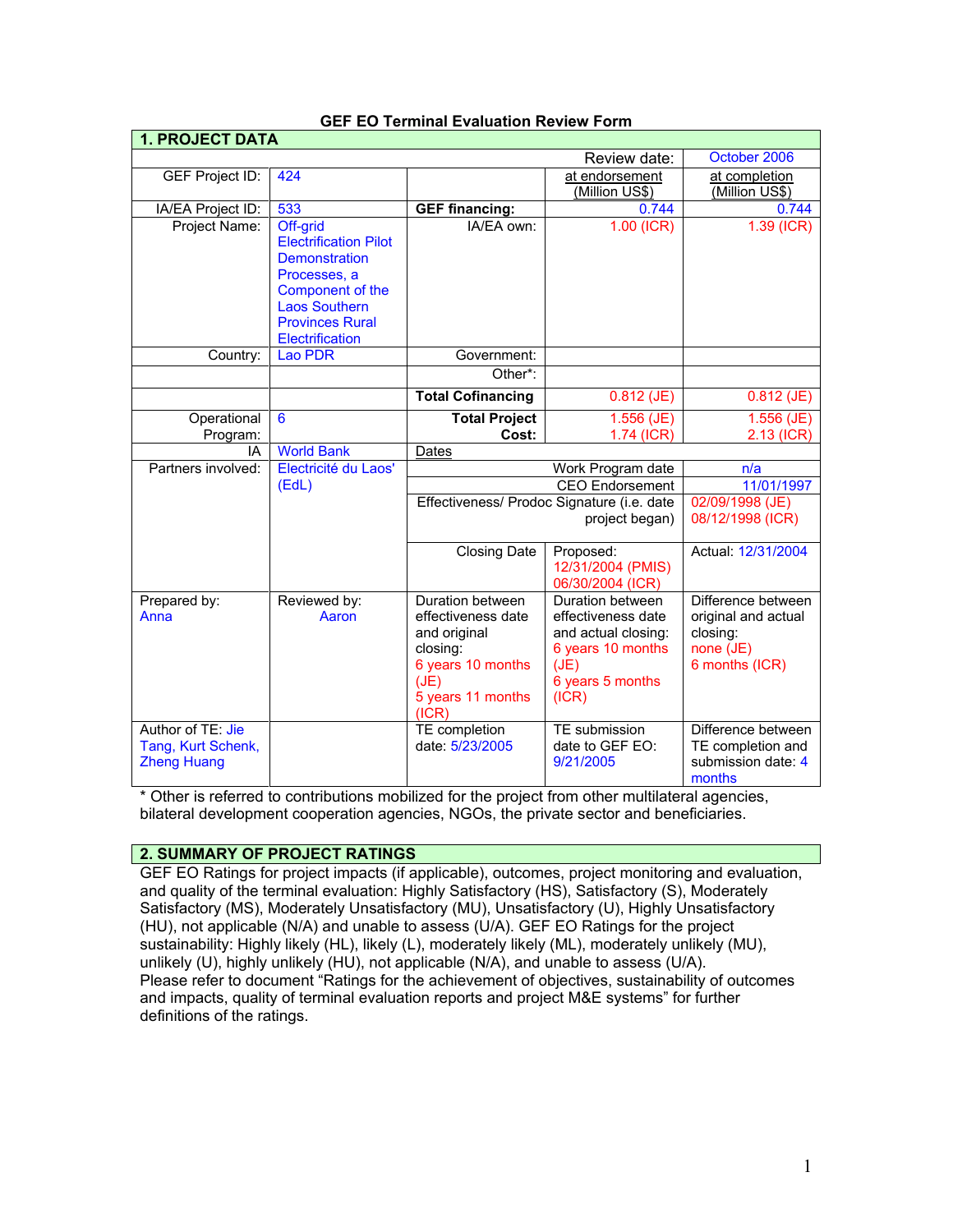|                                         | Last PIR<br>(May 2003) | <b>IA Terminal</b><br>Evaluation | Other IA<br>evaluations if<br>applicable (e.g.<br>IEG) | <b>GEF EO</b> |
|-----------------------------------------|------------------------|----------------------------------|--------------------------------------------------------|---------------|
| 2.1 Project<br>outcomes                 | S                      | S<br>(HS for GEF<br>component)   | S                                                      | S             |
| 2.2 Project<br>sustainability           | N/A                    |                                  |                                                        |               |
| 2.3 Monitoring<br>and evaluation        | S                      | <b>N/A</b>                       | N/A                                                    | <b>U/A</b>    |
| 2.4 Quality of the<br>evaluation report | N/A                    | N/A                              | S                                                      | S             |

Should this terminal evaluation report be considered a good practice? Why? No. There is no assessment of possible impacts, the assessment of sustainability and the M&E system is incomplete.

Is there a follow up issue mentioned in the TE such as corruption, reallocation of GEF funds, etc.? No.

## **3. PROJECT OBJECTIVES, EXPECTED AND ACTUAL OUTCOMES**

#### **3.1 Project Objectives**

• **What are the Global Environmental Objectives? Any changes during implementation?** No.

The general objectives are to increase access to electricity in remote, rural areas of Laos, and to demonstrate that renewable energy technologies (micro-hydro mini-grids and solar battery charging) are viable off-grid electrification options to displace diesel power generation. There was no change in the objectives. (Prodoc)

• **What are the Development Objectives? Any changes during implementation?** No. Specific objectives are to (i) establish local institutional, financial and technical capacity for sustainable implementation of off-grid renewable energy (RE) power generation, (ii) install RE demonstration systems, (iii) demonstrate the potential to displace diesel generators with RE systems where possible thus reducing greenhouse gas (GHG) emissions, and (iv) develop the institutional arrangements and scope for a national off-grid rural electrification program incorporating RE technologies. (Prodoc)

#### **3.2 Outcomes and Impacts**

• **What were the major project outcomes and impacts as described in the TE?** According to the ICR the GEF financed component (rated as HS) exceeded its physical target of households and ratio of electrification. This off-grid component provided electricity to 6,097 households, 32% greater than the target of 4,600, mainly through solar home systems and microhydropower. It provided a successful implementation of stand-alone installations, by means of a hire-purchase arrangement, which allowed villagers who generally cannot afford more than 1 or 2 dollars per month for electricity, and a cost per connection of approximately \$ 300, to avail themselves of solar home systems (SHS). In this arrangement, users could choose to lease systems for 5 or 10 years with an up-front payment of about 20 dollars, becoming owners at the end of the period on condition that all payments have been made. Village Electricity Managers (VEM) investing in village hydro (VH) systems, and diesel gensets (GS), paid off the cost of hardware in a similar way, becoming owners after five or ten years of making hire-purchase payments, which so far has operated reliably.

Technical assistance to the Ministry of Industry and Handicraft (MIH) included project implementation support to the Off-grid Promotion Secretariat. The TA enabled the newly established Secretariat to perform satisfactorily and with installation rates exceeding initial targets. A second component of TA included investment and system planning. These activities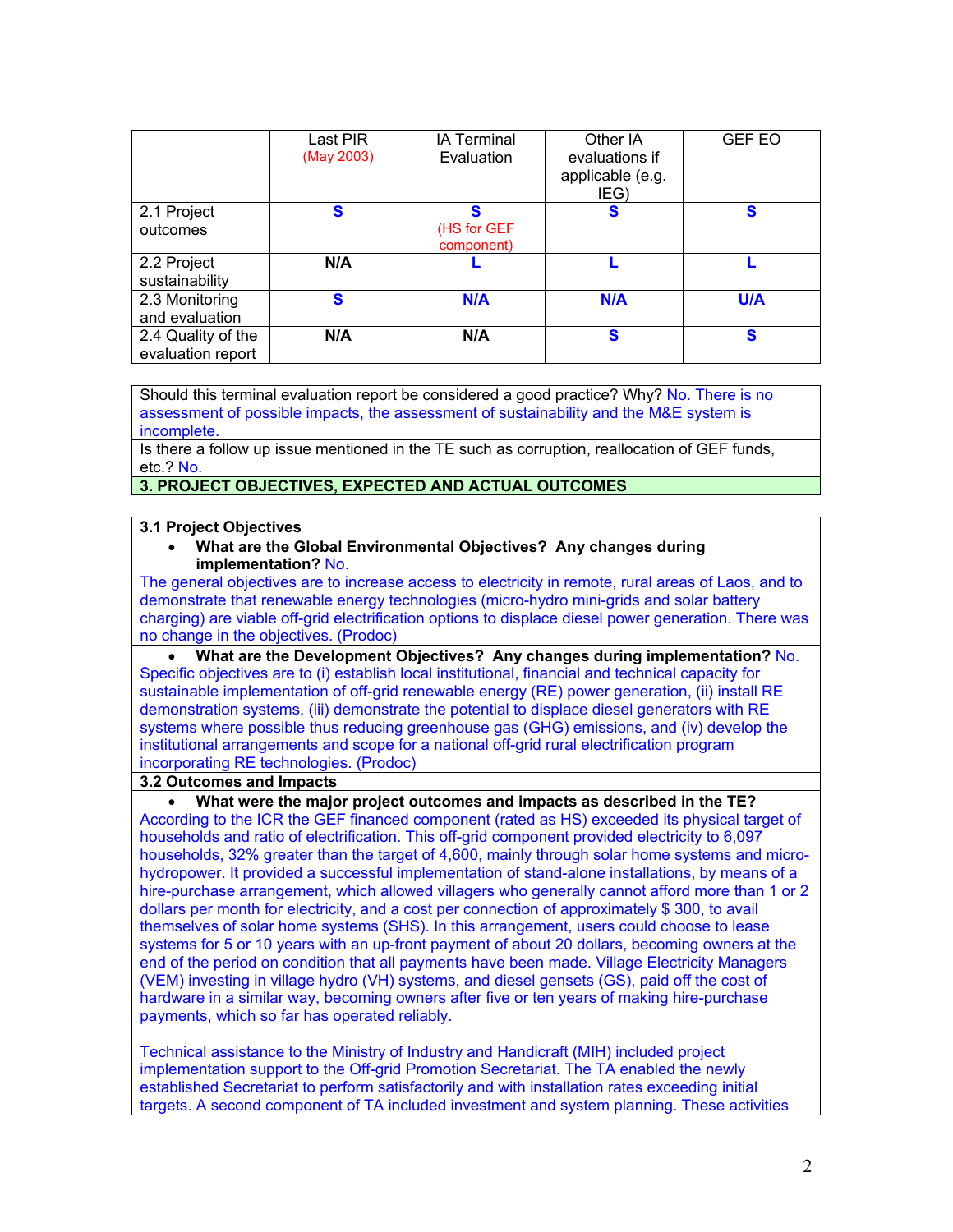are considered highly satisfactory as the recommendations and system tools have been widely adopted in the Department of Energy (DoE) of the MIH.

# **4. GEF EVALUATION OFFICE ASSESSMENT**

**4.1 Outcomes** 

**A Relevance Rating: S**

#### • **In retrospect, were the project's outcomes consistent with the focal areas/operational program strategies? Explain**

The project's outcomes are consistent with OP6 strategies. The project increased access to electricity in remote, rural areas of Laos, through an innovative delivery system. It demonstrated that renewable energy technologies can be viable. **B Effectiveness Rating: HS**

- 
- **Are the project outcomes as described in the TE commensurable with the expected outcomes (as described in the project document) and the problems the project was intended to address (i.e. original or modified project objectives)?**

According to the ICR the project exceeded its target for the number of households electrified of 4,600. The technologies are proven, and the hire-purchase model derived a very high rate of payments from operational customers.

### **C Efficiency (cost-effectiveness) Rating: S**

• **Include an assessment of outcomes and impacts in relation to inputs, costs, and implementation times based on the following questions: Was the project cost – effective? How does the cost-time Vs. outcomes compare to other similar projects? Was the project implementation delayed due to any bureaucratic, administrative or political problems and did that affect cost-effectiveness?**

Although some implementation delays occurred, the targets for off-grid electrification were surpassed. According to the ICR the project closed 6 months later than expected due to delays in the procurement and delivery of goods for the off-grid electrification, which delayed the completion of that component.

Significant cost savings (25.6%) from effective management were achieved during implementation of the World Bank financed components of the Laos Southern Provinces Rural Electrification Project (SPRE) allowing expansion of the Off-grid Electrification financed by GEF.

Other adjustments were made during project implementation through the use of project costs savings including procurement of an additional 800 solar home systems (SHS), to enhance the sustainability and building capacity of the off-grid program, and additional goods and services in support of the off-grid program.

The financial internal rates of return (FIRR) for the off-grid SHS activity at ICR departed largely away from estimation at appraisal mainly because the actual cost of this pilot program was much higher than estimation at appraisal. The business model for the off-grid electrification by SHSs was set-up and refined during the piloting process, and the cost of the supply chain (from MIH to Provincial Energy Service Companies (PESCOs) to Village Electricity Managers (VEMs) to customers) could not possibly be well estimated at appraisal, nor the cost of international consultants for technical assistance in setting up and implementation of this business model, which was proved successful in achieving the project development objectives. The reason for the much higher economic rates of return than those financial rates is due largely to the consumer surplus. Basically, only the supplier surplus is captured in the financial benefit.

### **D Impacts**

• **Has the project achieved impacts or is it likely that outcomes will lead to the expected impacts?** 

The ICR and the IEG reports do not describe impacts in terms of avoided GHG emissions beyond stating that environmental benefits are deemed minor and negligible. An assessment of impacts is missing.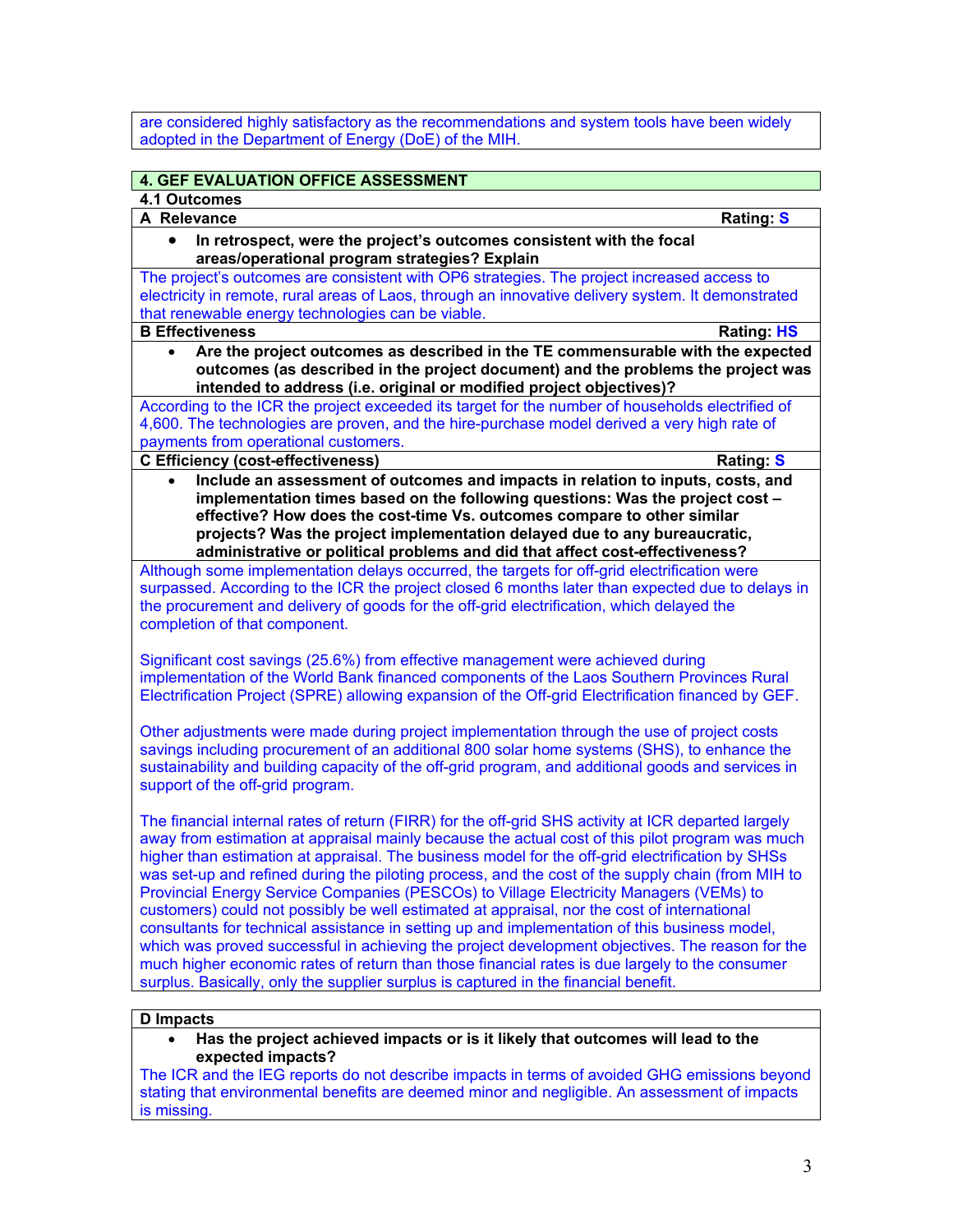**4.2 Likelihood of sustainability.** Using the following sustainability criteria, include an assessment of

| risks to sustainability of project outcomes and impacts based on the information presented in the TE.  |                    |
|--------------------------------------------------------------------------------------------------------|--------------------|
| <b>Financial resources</b><br>A                                                                        | <b>Rating: ML</b>  |
| According to the ICR the cost recovery performance was satisfactory, with prices set at semi-          |                    |
| commercial levels, with face-value subsidy at 4%, 14%, 18%, and 29% for 20W, 30W, 40W and              |                    |
| 50W solar home system respectively, and at 21% and 31% for diesel gensets and village hydro            |                    |
| respectively. Customer satisfaction was high and reliability of electricity supply was satisfactory,   |                    |
| as indicated by the lack of defaults on repayments by customers and interviews of the Task             |                    |
| Team's field visit. In the five provinces where private companies were licensed as Provincial          |                    |
| Energy Service Companies (PESCOs), the overall repayment rate (customers and all                       |                    |
| intermediary bodies) was 98% with one month. The 2% shortfall was mostly due to permitted              |                    |
| postponement of payment to a succeeding month. One PESCO was not performing satisfactory               |                    |
| and its contract was terminated and the customers were taken over by a well performed PESCO.           |                    |
| Also the support that the follow-up WB project will provide to off-grid electrification contributes to |                    |
| sustainability.                                                                                        |                    |
|                                                                                                        |                    |
| Financially, the off-grid component has found that the private sector in Lao PDR is unwilling to       |                    |
| make long-term capital investments, although it will contribute working capital.                       |                    |
|                                                                                                        |                    |
| The TE does not discuss the financing of the subsidy after the project is completed. If the            |                    |
| subsidies are not sustainable there could be a significant risk to financial sustainability.           |                    |
| Socio political<br>в                                                                                   | Rating: L          |
| According to the ICR the Government's goal to increase electrification for the entire country          |                    |
| including to connect 75% of rural families to the grid by 2020, and to help at least another 15% to    |                    |
| receive off-grid electricity by that time contributes to the sustainability of the project's outcomes. |                    |
|                                                                                                        |                    |
| The project used a participatory approach that allowed for a careful choice by villagers of which      |                    |
| individual in the village would become the electricity business managers, the establishment of a       |                    |
| village electricity committee, and individual households to freely choose either opt out of the        |                    |
| program or to become subscribers. Implementation was primarily driven by the beneficiary. They         |                    |
| had choices of sizes of system and options of hire-purchase contracts. The beneficiary also            |                    |
| participated in supply of spare parts, maintenance of operational SHS, and collection of payments      |                    |
| under the hire-purchase contracts.                                                                     |                    |
| Institutional framework and governance<br>C                                                            | <b>Rating: L</b>   |
| According to the ICR the delivery system involved the private sector--Provincial Energy Service        |                    |
| Companies (PESCO) and VEMs--as implementing bodies. It proved to be sustainable on the                 |                    |
| grounds that it generated surpluses over and above the costs of supervision, management, and           |                    |
| the costs of incentives to these intermediary bodies to cover field planning, installation, and        |                    |
| maintenance costs. Also the satisfactory performance of MIH in implementing the project and the        |                    |
| support that the follow-up WB project will provide to off-grid electrification contributes to          |                    |
| sustainability.                                                                                        |                    |
| Environmental<br>D                                                                                     | <b>Rating: U/A</b> |
| There is no assessment of the reduction of GHG emissions in the ICR.                                   |                    |

Provide only ratings for the sustainability of outcomes based on the information in the TE:

| A | <b>Financial resources</b>                       | <b>Rating: L</b>  |
|---|--------------------------------------------------|-------------------|
| в | Socio political                                  | <b>Rating: L</b>  |
| C | Institutional framework and governance Rating: L |                   |
|   | <b>Environmental</b>                             | <b>Rating U/A</b> |

## **4.3 Catalytic role**

**1. Production of a public good** - New approach: a business model delivering electricity to rural households using proven technologies, hire-for-purchase agreements and subsidies was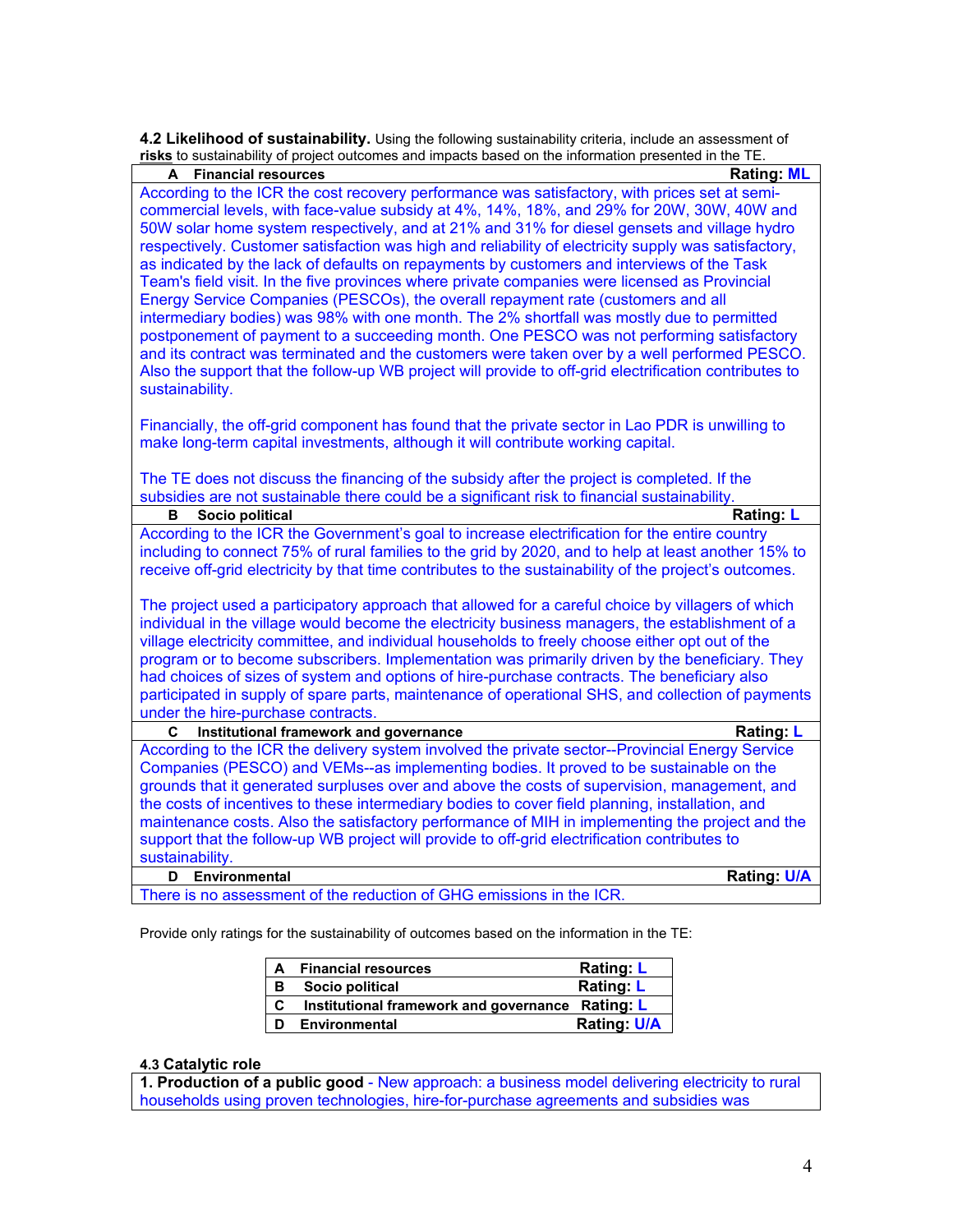developed. It involves private provincial energy service companies (PESCOS) and village-level electricity associations (VEMs). The supply chain is from MIH to PESCOs to VEMs to customers.

**2. Demonstration** - The project is a pilot demonstration that developed the business model using a participatory approach for the off-grid component of the World Bank Laos Southern Provinces Rural Electrification Project (SPRE).

**3. Replication** - No replication is mentioned in the ICR, but the business model could be used in other parts of Laos and other countries with adjustments to local conditions.

**4. Scaling up** The Government (Department of Energy (DoE) of the Ministry of Industry and Handicraft (MIH)) took over the implementation of the off-grid component in late 2001 and has adopted the delivery model and system tools.

**4.4 Assessment of the project's monitoring and evaluation system based on the information in the TE** 

**A. In retrospection, was the M&E plan at entry practicable and sufficient? (Sufficient and practical indicators were identified, timely baseline, targets were created, effective use of data collection, analysis systems including studies and reports, and practical organization and logistics in terms of what, who, when for the M&E activities) Rating: U/A**

The only information in the ICR on the M&E plan is that the design of the project was sound and it included clearly stated off-grid rural energy electrification targets and key performance indicators.

For the off-grid component according to the ICR, three key dimensions were developed during the piloting process, namely (a) quality assurance, to establish a mechanism to assure reliability and customer satisfaction in the long term; (b) majority uptake, to ensure that most households in each village (as opposed to a small elite of better-off families) receive electricity supply as a result of their village subscribing to the off-grid program; and (c) social and economic benefits, to ensure that off-grid electricity help its subscribers to become better off, in terms of quality of life, and economic opportunity. This was accomplished by paying particular attention to the design of payment schedules under the hire-purchase arrangement, and the delivery model.

**B. Did the project M&E system operate throughout the project? How was M&E information used during the project? Did it allow for tracking of progress towards projects objectives? Did the project provide proper training for parties responsible for M&E activities to ensure data will continue to be collected and used after project closure? Rating: U/A**

For the implementation of the off-grid program, realignment was made through amendment of the IDA Credit Agreement and the related Subsidiary Loan Agreement in late 2001 to include a lead role at the national level for Department of Energy (DoE) of MIH, thus transferring primary responsibility for this component from EdL to MIH, and relieving EdL from the financial pressure of the off-grid investments that would be taken out from the on-lending arrangements. During the transition period EdL's Off-Grid Unit maintained its critical implementation role.

**C. Was M&E sufficiently budgeted and was it properly funded during implementation? Rating: U/A**

There are no figures available in the ICR. It does mention that agreement has been reached with IDA for future monitoring of the Project for both the on-grid and off-grid components, which can be undertaken during supervision of the follow-on SPRE2 project.

**Can the project M&E system be considered a good practice?** No. It needs more emphasis on the GEF financed component in line with GEF Terminal Evaluation guidelines.

## **4.5 Lessons**

Project lessons as described in the TE

**What lessons mentioned in the TE that can be considered a good practice or approaches to avoid and could have application for other GEF projects?** According to the ICR the key lessons from the project are: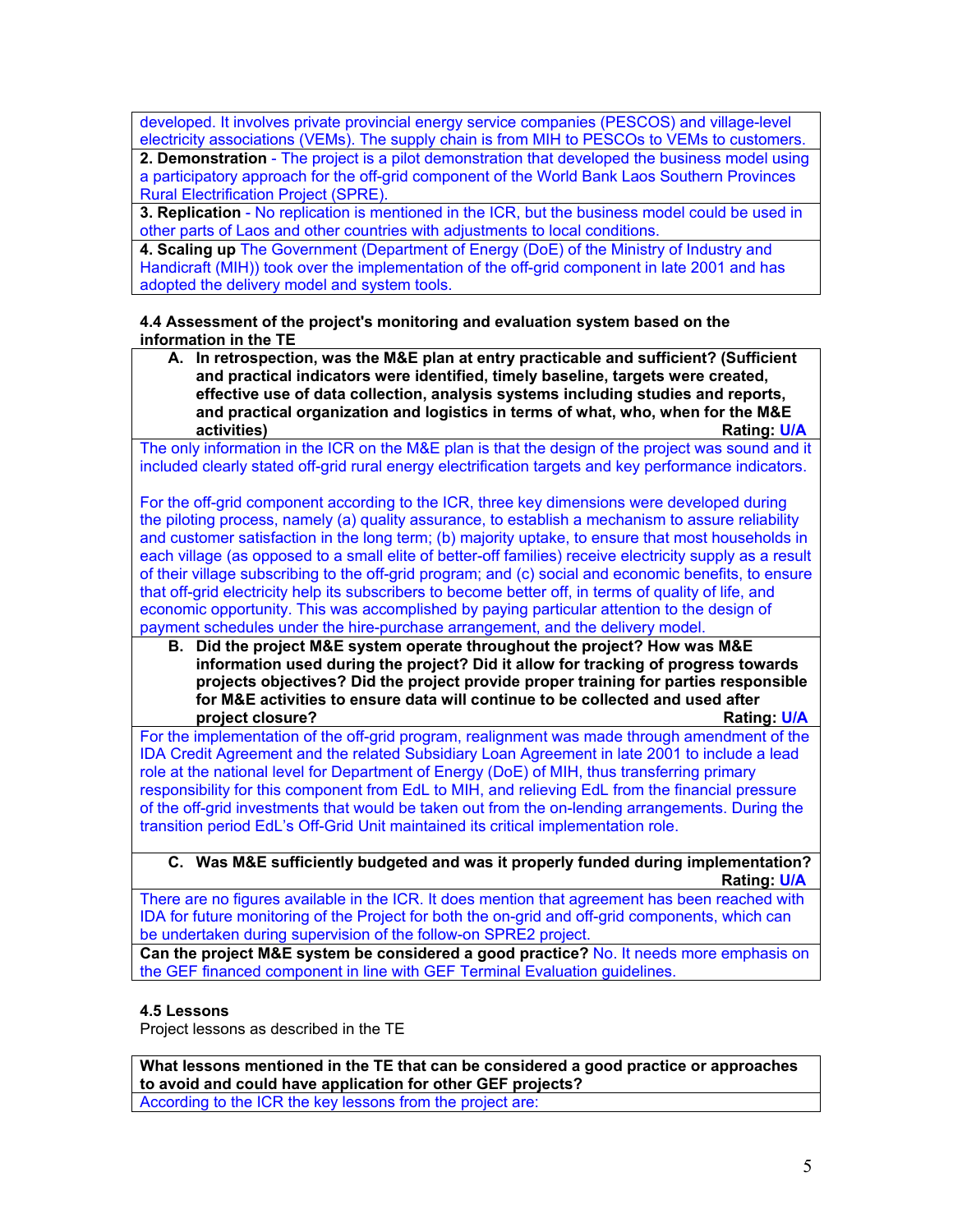- The existing delivery model for off-grid electrification could be further improved with a streamlined middle-man arrangement to reduce associated cost, and introduction of a monitoring and evaluation system for quality of services, and incentives based on performance.
- Lower-income households are unable to benefit as much from grid and off-grid rural electrification as better-off families do. As the results of the socio-economic survey conducted for this project show, while electricity use can significantly reduce the monthly energy expense of low- (and other) income households, the poor make little use of electrification because of a lack of disposable income. This may be the case even where costly, participatory approaches are adopted for off-grid electrification. Electrification may therefore contribute to increasing the gap between the wealthy and the poor. (from IEG)
- The strong bias towards the use of SHS technology should be countered by a more aggressive effort towards technology diversity in off-grid solutions.
- Some income generation activities linked with SHS electrification were found in remote villages, including family business for the supply of spare parts, sewing shops working in evening hours etc. More aggressive effort towards income generation would promote affordability thus enhance financial sustainability and social benefits of rural electrification projects.
- Problems which largely arose out of OPS's position as a government office, such as delay in centralized procurement, lack of effectiveness in management of non-performing PESCOs, could be overcome through contracting out the OPS' daily operational functions for the offgrid program.

**4.6 Quality of the evaluation report** Provide a number rating 1-6 to each criteria based on: Highly Satisfactory = 6, Satisfactory = 5, Moderately Satisfactory = 4, Moderately Unsatisfactory = 3, Unsatisfactory = 2, and Highly Unsatisfactory = 1. Please refer to the "Criteria for the assessment of the quality of terminal evaluation reports" in the document "Ratings for the achievement of objectives, sustainability of outcomes and impacts, quality of terminal evaluation reports and project M&E systems" for further definitions of the ratings.

**4.6.1 Comments on the summary of project ratings and terminal evaluation findings** In some cases the GEF Evaluation Office may have independent information collected for example, through a field visit or independent evaluators working for the Office. If additional relevant independent information has been collected that affect the ratings of this project, included in this section. This can include information that may affect the assessment and ratings of sustainability, outcomes, project M&E systems, etc. None.

| 4.6.2 Quality of terminal evaluation report                                                                                                                                                                                                                                                                                                 | <b>Ratings</b> |
|---------------------------------------------------------------------------------------------------------------------------------------------------------------------------------------------------------------------------------------------------------------------------------------------------------------------------------------------|----------------|
| A. Does the report contain an assessment of relevant outcomes and<br>impacts of the project and the achievement of the objectives?<br>Assessment of impacts is missing.                                                                                                                                                                     | S              |
| B. Is the report internally consistent, is the evidence<br>complete/convincing and are the IA ratings substantiated? Needs more<br>information specifically on the GEF-financed component.                                                                                                                                                  | S              |
| C. Does the report properly assess project sustainability and /or a project<br>exit strategy? Needs more information specifically on the GEF-financed<br>component. Also more information on the financial sustainability in light of<br>the continuation of subsidies for solar home system, diesel gensets, and<br>village hydro systems. | <b>MS</b>      |